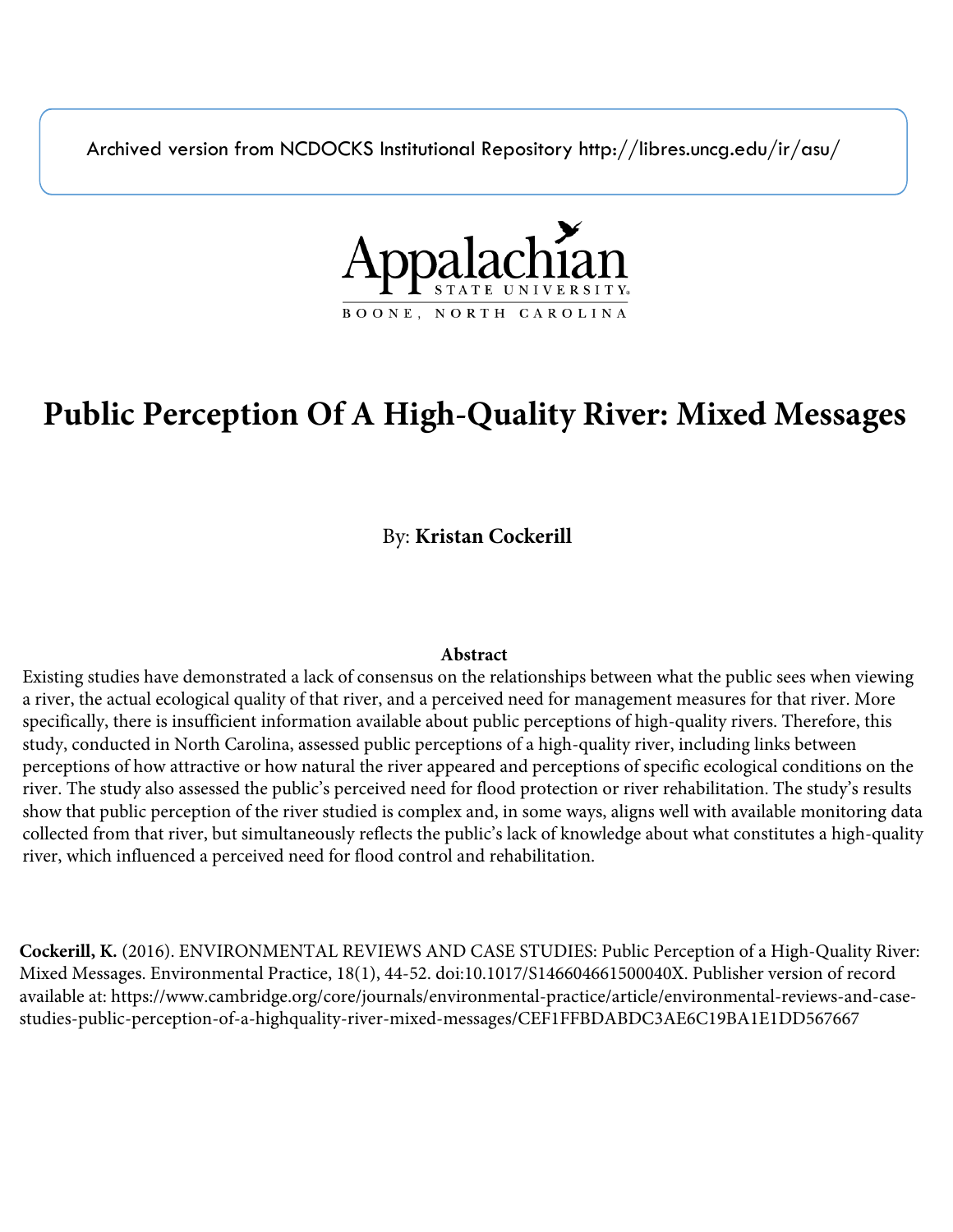# Public Perception of a High-Quality River: Mixed Messages

#### Kristan Cockerill

Existing studies have demonstrated a lack of consensus on the relationships between what the public sees when viewing a river, the actual ecological quality of that river, and a perceived need for management measures for that river. More specifically, there is insufficient information available about public perceptions of high-quality rivers. Therefore, this study, conducted in North Carolina, assessed public perceptions of a high-quality river, including links between perceptions of how attractive or how natural the river appeared and perceptions of specific ecological conditions on the river. The study also assessed the public's perceived need for flood protection or river rehabilitation. The study's results show that public perception of the river studied is complex and, in some ways, aligns well with available monitoring data collected from that river, but simultaneously reflects the public's lack of knowledge about what constitutes a high-quality river, which influenced a perceived need for flood control and rehabilitation.

**M** any variables influence public perceptions of waterways including cultural expectations and ideas waterways, including cultural expectations and ideas about what is "natural." As Nassauer ([1992](#page-9-0)) recognized many years ago, "We confuse our perceptions of natural beauty with ecological function" (p. 240). Findings from numerous studies comparing aesthetic values and ecological values have shown that sometimes these perceptions align in the public mind and sometimes they do not (Gobster et al., [2007](#page-9-0); Larned et al., [2006](#page-9-0); Lewis and Popp, [2013](#page-9-0); Nassauer et al., [2004](#page-9-0); Petursdottir, Aradottir, and Benedictsson, [2012](#page-9-0); Westling, Lerner, and Sharp, [2009](#page-9-0)). Some studies have found that the public's perception of an area as "natural" positively affects their opinion of how aesthetically pleasing an area is (Junker and Buchecker, [2008](#page-9-0)). The presence of vegetation and wildlife can make river

corridors seem more "natural" and, hence, more appealing to the public (Gobster and Westphal, [2004](#page-9-0)). More natural (i.e., less uniform) vegetation can be a desirable ecological trait for river corridors, but Suren ([2009](#page-9-0)) discovered that the public sometimes perceived excessive plant growth, both in the river channel and in riparian areas, to be "untidy" and to reflect a lack of management. Several other studies have focused on public perceptions of woody debris in rivers. These studies tended to find that the presence of limbs or fallen trees in the river channel are not considered to be attractive, although their presence can positively impact ecosystem quality (Chin et al., [2008](#page-8-0); Gregory and Davis, [1993](#page-9-0); Piégay et al., [2005](#page-9-0); Wyzga, Zawiejska, and Le Lay, [2009](#page-9-0)). These mixed findings highlight the need for continued exploration of what influences the public's perceptions of waterways and efforts to manage those waterways.

Given the potential for misaligned perceptions of what is natural versus what is aesthetically pleasing, the United States Environmental Protection Agency's (USEPA) recent emphasis on protecting high-quality river systems over trying to "fix" degraded river systems (USEPA, [2011](#page-9-0), [2012](#page-9-0)) requires better understanding of what the public sees when they view a highquality river. Among the many variables that influence how the public perceives a waterway, proximity to and having a personal connection with a waterway are highly relevant (Brody, Highfield, and Alston, [2004](#page-8-0); Lewis and Popp, [2013](#page-9-0); Silvano et al., [2005](#page-9-0)). Therefore, assessing perceptions of a river among people who are familiar with that river is warranted. Additionally, existing studies that assessed public attitudes about river conditions often rely on conducting surveys and showing survey respondents static images of rivers. This approach can introduce bias into study results (Lewis and Popp, [2013](#page-9-0)) and may reduce the influence of a personal connection to a waterway on study participants' perceptions. For these reasons, the study reported herein conducted public perception surveys on-site, near a high-quality mountain river.

Affiliation of authors: Kristan Cockerill, Interdisciplinary Studies Program, Department of Cultural, Gender, and Global Studies, Appalachian State University, Boone, NC

Address correspondence to: Kristan Cockerill, Interdisciplinary Studies Program, Department of Cultural, Gender, and Global Studies, Appalachian State University, ASU Box 32080, Boone, NC 28608; (phone) 828 262 7252; (e-mail) cockerillkm@appstate.edu.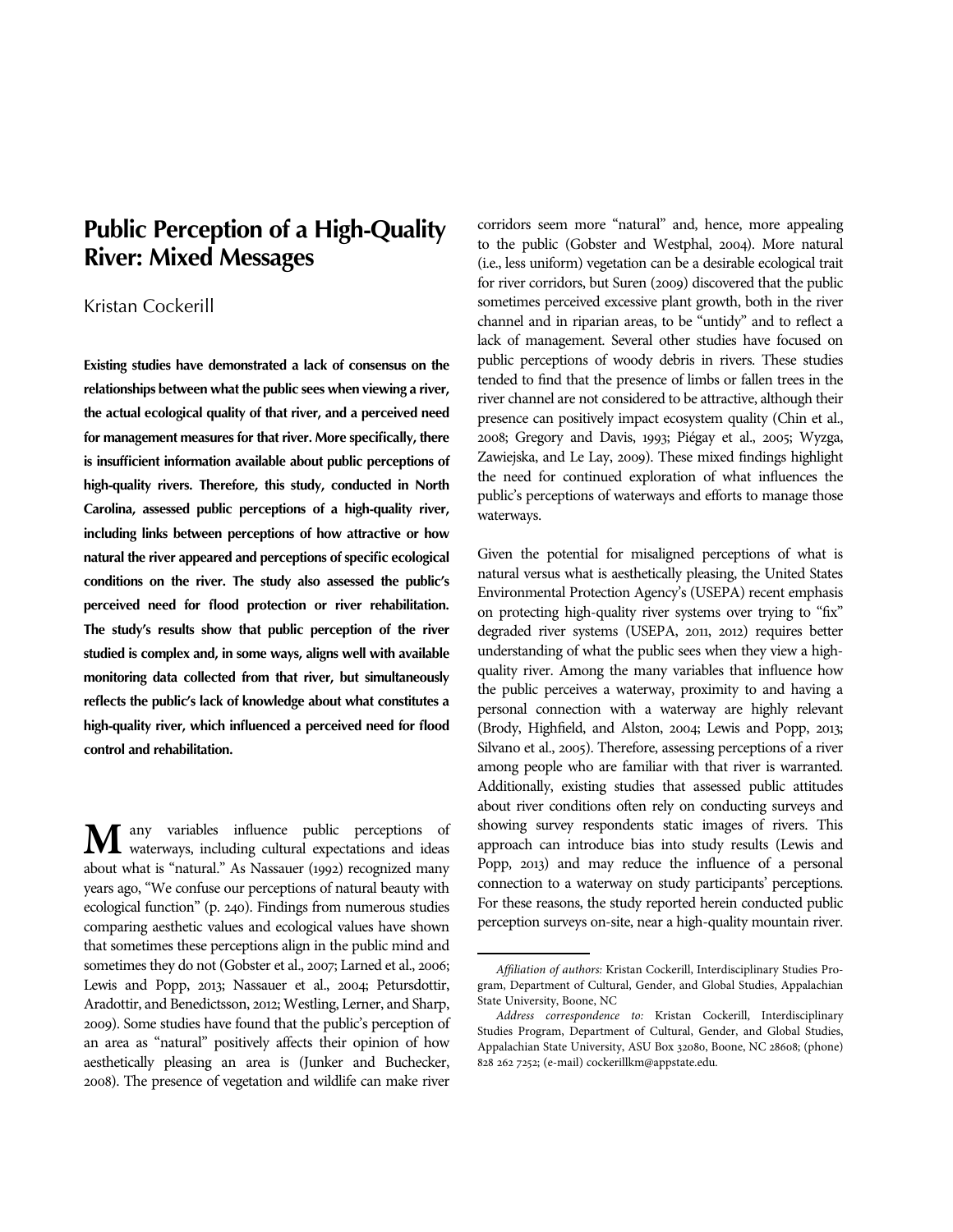<span id="page-2-0"></span>A pragmatic rationale for understanding the public's perception of an environmental feature is a two-pronged risk inherent in not understanding that feature. First, if the public does not acknowledge degraded conditions or understand what actions might lead to degradation, support for conservation and/or rehabilitation measures could be weakened. Conversely, misconceptions that degradation exists when, in fact, the environmental feature is in good condition may lead to public demands for rehabilitation or other management measures that are not warranted, thereby wasting resources and potentially causing degradation with the implementation of such measures (Nassauer, [1992](#page-9-0); Tullos et al., [2009](#page-9-0)). The latter scenario was the focus of the project reported herein. Misaligned perceptions about a river's condition and a subsequent intervention can create "false images" of an outcome, if, for instance, a project's goal claims to be addressing ecological concerns but does not actually improve ecological conditions (Cockerill and Anderson, [2014](#page-8-0)).

Nassauer, Kosek, and Corry ([2001](#page-9-0)) noted that, "Part of the way to advance the ecological health of rivers is to get people to notice what has been undermined about their ecological health or what needs to be protected to maintain ecological health." The project described herein was designed to better understand how individuals who are familiar with a high-quality river perceive its subjective attributes (e.g., attractiveness, naturalness), general conditions (e.g., riparian vegetation, habitat quality) and specific water quality issues (e.g., chemical contamination, runoff). Additionally, the project assessed the study respondents' perceived need for increased flood protection and/or rehabilitation for the river.

#### Study Area

The study area is in Watauga County, located in the Blue Ridge Provinces of North Carolina, along a greenway trail adjacent to the South Fork of the New River (Figure 1). This headwaters mountain river is in a temperate rainforest region. The elevation at the study site is about 1,000 m, and the area averages 125 cm of rain and 100 cm of snow each year (State Climate Office of North Carolina, [Undated](#page-9-0)). Watauga County is rural, with a total population of 52,000 and 64 people/km<sup>2</sup> (US Census, [2010](#page-9-0)). The largest city in the county, Boone, has a permanent population of about 17,000 and is home to Appalachian State University, which has a student population of about 18,000 (ASU, [2015](#page-8-0)). The South Fork of the New River flows through Boone, and, at the specific study site, the river is bordered by athletic fields and a greenway trail (Figure 1). In 2013 and 2014, this section of the river experienced several high water events.

All available data indicate that, at the study location, the New River is a high-quality river. A thorough summary of diverse data from the South Fork of the New River can be found in Swinson ([2014](#page-9-0)). The median water temperature of the river is 10°C, which is well below the temperature required to support native trout. In addition, the river's pH is consistently within the 6–9 range, and turbidity averages 2 ntu, well below regulatory limits. At the study site, although there are conductivity spikes in the winter of more than 2500 µS/cm, from road salt in runoff, the general water quality of the New River remains high year-round. Benthic macroinvertebrate assemblages sampled from the river are rated "excellent" and fish populations are rated "good" on



Figure 1. Study area, South Fork of the New River, Watauga County, North Carolina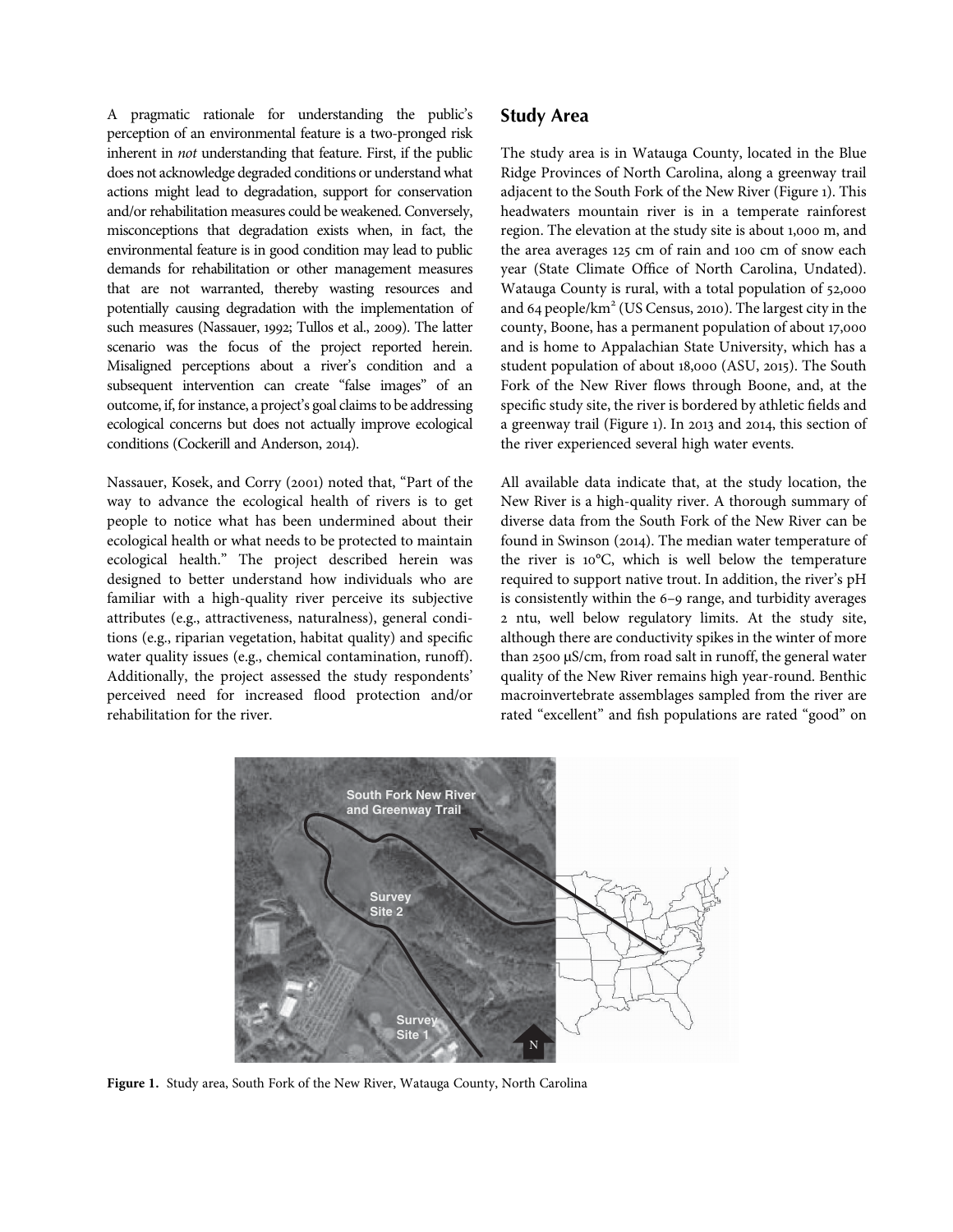the North Carolina Biological Indicator Index (NCDENR, [2012](#page-9-0), [2013](#page-9-0)), and there are native trout present in the river.

#### Methods

The author drafted a 25-item survey (including demographic questions) in the spring of 2013. The length of the survey was determined by a desire to keep it to one page and to keep the required time investment for survey respondents to under 10 minutes. Three water management specialists familiar with the study area provided input to drafts of the survey. Survey questions included how often and for what activities respondents used the greenway trail in the area where the survey was being administered. The survey asked about the respondents' perspectives on the aesthetic and environmental conditions of the New River and its riparian area. Because previous work has suggested a relationship between perceptions of what is considered to be natural and what is actually ecologically healthy, this survey explicitly asked how natural the river appeared to the respondents. Likewise, based on existing evidence that aesthetics matter in public perceptions of a river's condition, this survey explicitly asked how attractive the river appeared to the respondents. Additionally, to further delineate potential nuances in public perceptions, this survey asked respondents to compare the river they could see to an imagined ideal river. Asking about these three broad concepts of "naturalness," "attractiveness," and "idealness" was intended to allow the author to assess whether and how these concepts are distinct to the public.

The survey continued with questions about whether specific water quality issues (e.g., chemical contamination, erosion, runoff) or more general characteristics (e.g., quantity of riparian vegetation) were influencing the respondents' perceptions of the river's naturalness, attractiveness, and/or idealness. Finally, the survey asked the reader to respond to statements about the need for flood protection or rehabilitation for the river, to assess whether the respondents' perceptions of the river's conditions influenced their perceived need for management intervention for the river. Survey statements were structured in two formats: a five-point Likert-type scale (ranging from Strongly Agree to Strongly Disagree) and a numeric 1–10 rating scale. The Likert-type scale was used to assess respondents' knowledge about specific, quantifiable water quality issues and to assess their attitudes about flood control and rehabilitation as management options for the river. The numeric rating scale was used to elicit respondents' perceptions of the more subjective attributes of the river's naturalness, attractiveness, and idealness as well as their perceptions of its more qualitative general conditions.

The survey and survey collection methods received Institutional Review Board approval (#13-0226) through Appalachian State University.

As noted in the introduction of this article, public perceptions about waterways are influenced by individuals' proximity to and familiarity with the waterway. Therefore, this project used purposive sampling focused on individuals who had likely observed the river on multiple occasions and under various conditions. The underlying assumption was that familiarity with the river would contribute to greater knowledge and understanding of the conditions on this waterway. Between July 13, 2013 and August 26, 2013, the author and student volunteers approached individuals observed to be using the greenway trail and asked them to take the survey. To avoid influencing the study participants' responses, the volunteers were trained to not engage in discussion with respondents about the survey or the river. If respondents had questions about the survey or the river, they were given the author's contact information and asked to follow-up with the author. Surveys were collected over a two-hour period at different times on each of four days. Additionally, surveys were collected at two sites: (a) a parking lot at one entrance to the greenway trail (Site 1), and (b) at a point where the trail runs between the athletic fields and the river (Site 2) [\(Figure](#page-2-0) 1). Using the parking lot location as well as the site more centrally located on the greenway trail allowed us to recruit participants who were biking or running before they began their recreational activity at the athletic fields. Both sites feature elements of the built environment as well as views of the river corridor.

In total, 122 completed surveys were collected. Unfortunately, reliable counts of the total number of potential survey participants at each survey collection event were not gathered, so it is not possible to calculate a precise survey response rate. Although anecdotal, the surveyors estimated that, at the end of each collection period, more than half of all the people approached about the survey completed it.

The survey results were entered into SPSS for statistical analysis, which included calculating response frequencies, computing a bivariate Pearson correlation for all variables, and running independent  $t$  tests to compare the responses collected from the two survey collection sites.

#### Results

As a group, the survey respondents can be categorized as predominantly highly educated women of all ages, from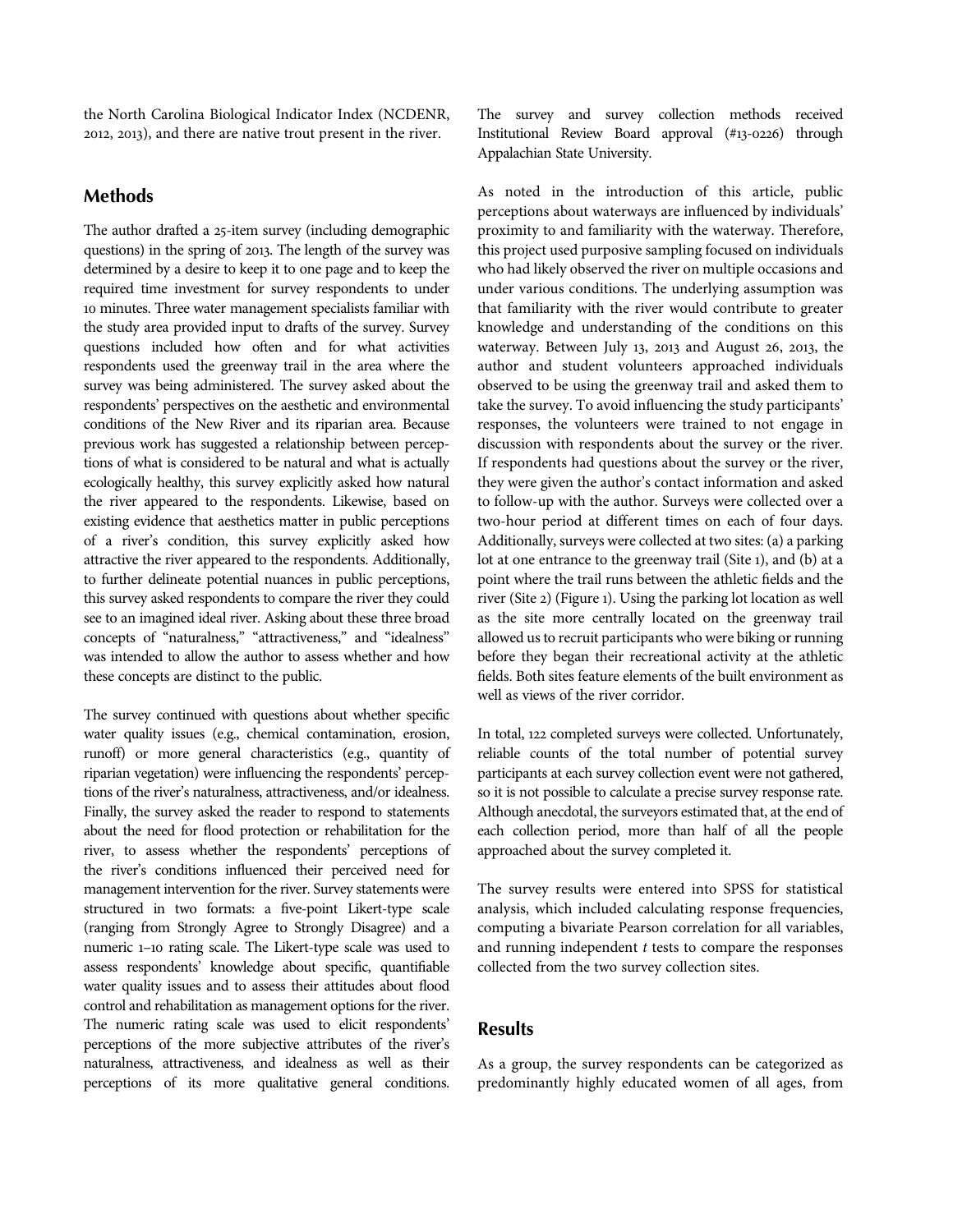Watauga County, who use the greenway trail frequently (Table 1). Because this study population was targeted, it was not anticipated that the survey respondents would represent the broader population.

Respondents claimed that they do stop to look at the river while using the greenway trail, and do perceive the river to be "natural" ([Table](#page-5-0) 2). At the same time, a majority of respondents stated that more should be done to prevent the river from flooding and that the river needs to be rehabilitated. The survey asked about specific water quality issues (i.e., thermal pollution, pet waste, chemical contamination, runoff, and erosion), because these specific issues can be documented and act as indicators of a respondent's knowledge about river conditions. Given that monitoring data show that the New River is a high-quality waterway, the Strongly Disagree and Disagree responses to the questions about whether the water quality issues noted are impacting this section of the New River can be interpreted

Table 1. Survey respondent characteristics among 122 total respondents

| Characteristic                            | Percentage (%) |
|-------------------------------------------|----------------|
| Gender ( $n = 117$ )                      |                |
| Female                                    | 71             |
| Age ( $n = 116$ ), range: 19–85           |                |
| $19 - 24$                                 | 21             |
| $25 - 39$                                 | 19             |
| $40 - 54$                                 | 28             |
| $55 - 64$                                 | 20             |
| $65+$                                     | 12             |
| Education ( $n = 118$ )                   |                |
| Less than college                         | 17             |
| College degree or higher                  | 67             |
| Current college student                   | 16             |
| Residence                                 |                |
| Watauga County                            | 69             |
| North Carolina                            | 93             |
| Greenway use frequency ( $n = 120$ )      |                |
| Less than once/week                       | 23             |
| Average once/week                         | 19             |
| Multiple times/week                       | 58             |
| Primary greenway activity $(n = 120)^{a}$ |                |
| Walking                                   | 64             |
| Running                                   | 27             |
| Dog walking                               | 15             |
| Biking                                    | 10             |

<sup>a</sup> Totals more than 100% because many respondents selected more than one activity.

as "correct," while the Strongly Agree and Agree responses to these questions can be considered "incorrect." As [Table](#page-5-0) 2 shows, only 2%–7% of respondents selected the correct responses to these questions. A third or more said that they "do not know" if these issues were impacting the river's water quality, and the remainder perceived there to be problems that are not reflected in the monitoring data collected from the river.

Despite survey respondents' perceptions that there may be water quality issues in this section of the New River, when they were subsequently asked to rate the various attributes of the New River, their responses were quite positive [\(Table](#page-5-0) 3). Most respondents rated the river's overall attractiveness, naturalness, and idealness as an 8 (mode value) on a 10-point scale. Survey responses to the statement about the river's attractiveness reflect the highest mean and the lowest range in responses among the subjective statements. The quantity of riparian vegetation around the river was rated quite highly. Water and habitat quality were rated lower, but were still on the positive side of the scale.

Where respondents took the survey did affect their ratings for riparian vegetation quantity and their perceptions of how natural the river appeared to be. Respondents who took the survey in the parking lot ([Figure](#page-2-0) 1, Site 1) before entering the greenway trail had a mean rating for vegetation quantity of 6.63 on the 1–10 scale, compared with respondents who were already on the greenway trail [\(Figure](#page-2-0) 1, Site 2) when they took the survey, whose mean rating was 7.35 (t test comparing responses from the two locations,  $p = 0.038$ ). When rating how natural the river appeared, the mean for respondents who were administered the survey at Site 1 was 6.31, compared to a 7.11 mean for respondents who were administered the survey at Site 2 (*t* test,  $p = 0.032$ ). There were no other significant differences between the two survey sites.

#### Perceived River Condition

Correlations among survey variables show positive relationships between the respondents' perceptions of the river's attractiveness, naturalness, and idealness [\(Table](#page-6-0) 4). To assess what might influence these perceptions, the survey asked respondents to rate riparian vegetation quantity, water quality, habitat quality, and the general environmental condition of the river and its riparian area. Respondents' ratings for these characteristics are all positively correlated with their perceptions of the attractiveness, naturalness, and the idealness of the New River. The strongest relationships were between the respondents' ratings of habitat quality and overall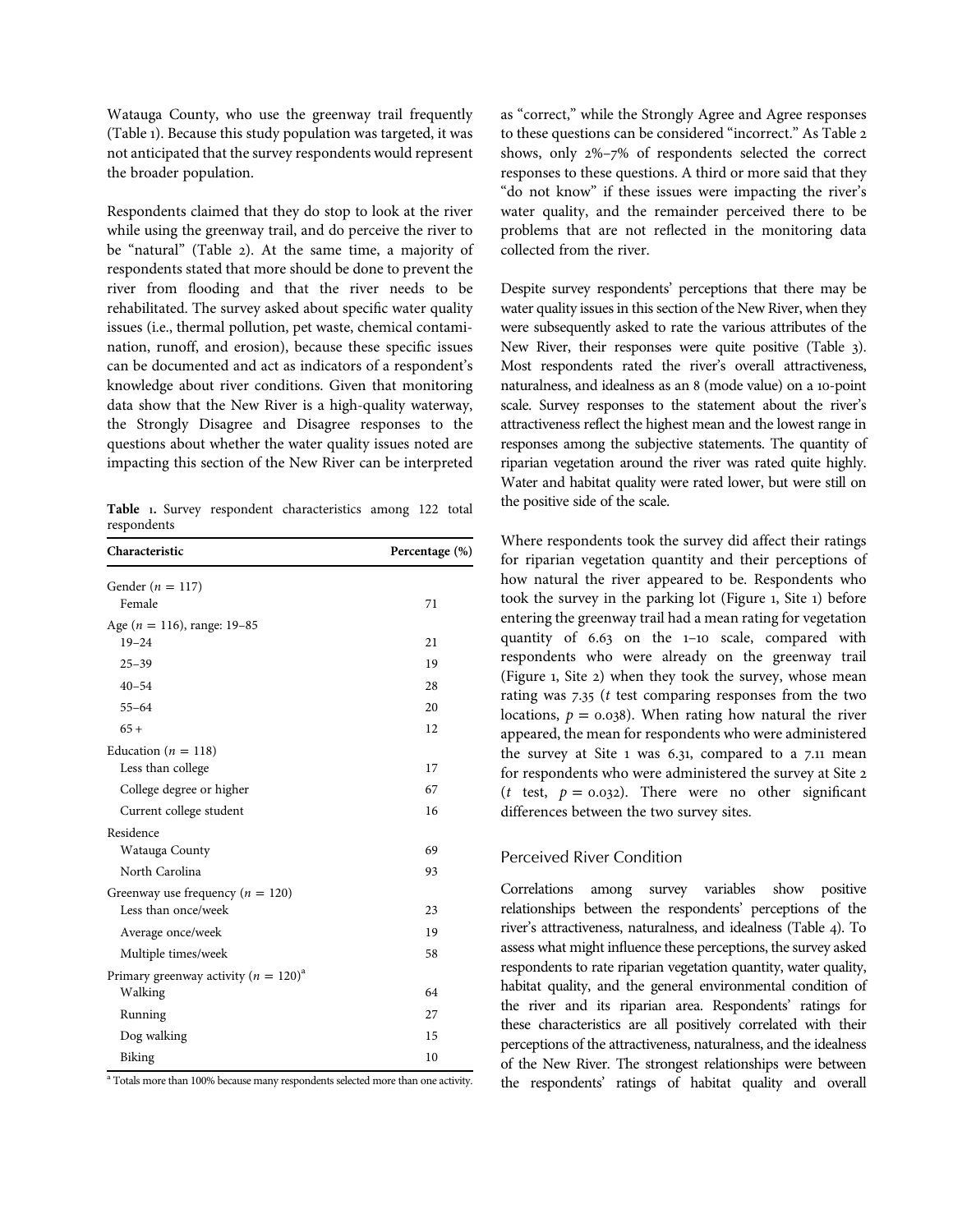<span id="page-5-0"></span>Table 2. Responses to statements about river condition

| <b>Survey statement</b>                                                                                                                       | $SA/A$ (%) | N(%)           | D/SD(%)        | DK $(%)$ |
|-----------------------------------------------------------------------------------------------------------------------------------------------|------------|----------------|----------------|----------|
| When using the Greenway, I typically stop at least once to look at the river. ( $n = 120$ ; mean: <sup>a</sup><br>$5.25$ ; SD: 0.839)         | 88         | $\overline{4}$ | 5              | 3        |
| At this location, the New River looks like what I expect a natural river to look like. $(n = 121)$ ;<br>mean: 4.69; SD: 0.932)                | 65         | 16             | 12             | 8        |
| More should be done to prevent flooding at this location. $(n = 120;$ mean: 4.71; SD: 0.989)                                                  | 53         | 24             | 8              | 15       |
| This section of the New River needs to be rehabilitated to improve its overall environmental<br>condition. $(n = 121;$ mean: 4.72; SD: 0.866) | 51         | 26             | 6              | 17       |
| Thermal pollution (hot water) is a water quality issue here. $(n = 120;$ mean: 4.16; SD: 0.895)                                               | 12         | 35             | 7              | 47       |
| Pet waste is a water quality issue here. $(n = 120;$ mean: 4.51; SD: 0.914)                                                                   | 31         | 29             |                | 33       |
| Chemical contamination (e.g., pesticides, fertilizer) is a water quality issue here. ( $n = 119$ ;<br>mean: 4.70; SD: 0.811)                  | 35         | 24             | 2              | 39       |
| Runoff from streets, sidewalks, and buildings is a water quality issue here. ( $n = 120$ ; mean:<br>$4.75$ ; SD: 0.916)                       | 43         | 21             | $\overline{4}$ | 33       |
| River bank erosion is a water quality issue here. $(n = 120; \text{ mean}; 4.73; SD; 0.822)$                                                  | 43         | 23             | $\overline{4}$ | 29       |

Scale: Strongly Agree (SA), Agree (A), Neither Agree nor Disagree (N), Disagree (D), Strongly Disagree (SD), Do Not Know (DK).

<sup>a</sup> Mean/Standard deviation (SD) calculated on a scale between 2 (Strongly Disagree) and 6 (Strongly Agree) (excludes "do not know" responses, coded as "1" in the dataset).

Table 3. Responses to survey statements rating current conditions along the New River at the survey location

| <b>Survey statement</b>                                                                    | Mean | Mode | SD <sup>a</sup> |
|--------------------------------------------------------------------------------------------|------|------|-----------------|
| The overall attractiveness of this section of the New River. $(n = 119)$                   | 7.31 | 8    | 1.774           |
| Quantity of the vegetation along the banks of this section of the New River. $(n = 119)$   | 7.03 | 8    | 1.911           |
| Quality of the water in this section of the New River. ( $n = 112$ )                       | 6.30 | 7    | 2.066           |
| Quality of the habitat for wildlife in this section of the New River. $(n = 112)$          | 6.48 | 6    | 2.096           |
| General environmental condition of this section of the New River. $(n = 115)$              | 6.69 | 8    | 2.010           |
| The "naturalness" of this section of the New River. $(n = 115)$                            | 6.75 | 8    | 2.018           |
| Think about what you would consider an "ideal" river in this region. Rate how this section | 6.33 | 8    | 2.063           |
| of the New River compares to that image. $(n = 118)$                                       |      |      |                 |

Scale:  $1 =$  It is awful, to  $10 =$  It is almost perfect.<br><sup>a</sup> Standard deviation.

environmental condition and their perceptions about the river's idealness. However, the survey respondents' perceptions of specific water quality concerns (e.g., thermal pollution, erosion), were generally not correlated with how attractive, natural, or ideal the respondents perceived the river to be.

The study's results show that responses to the two groups of river condition statements were consistent among the survey respondents. That is, respondents who indicated that one specific water quality concern was an issue on the river were likely to state that all of the concerns were issues. Likewise, survey respondents who rated either vegetation quantity, water quality, habitat quality, or general environmental condition highly were likely to rate all of these characteristics highly. There are, however, a few connections between responses to these two groups of river condition statements. The survey respondents' perceptions of whether chemical

contamination and runoff are water quality concerns for the river were negatively correlated with their perception of the general water quality of the river, and their perceptions of whether chemical contamination is a water quality concern for the river was negatively correlated with their estimation of the overall environmental condition of the river and its riparian area.

Although responses to the questions about the river's naturalness that used a Likert-type scale and the numeric rating scale were correlated, they differed in their relationships to other survey items. For example, responses to the question about the river's naturalness that utilized the Likert-type scale was not correlated with the survey respondents' perceptions of the river's general water quality, habitat quality, or overall environmental condition, while the responses to the question about the river's naturalness that employed a numeric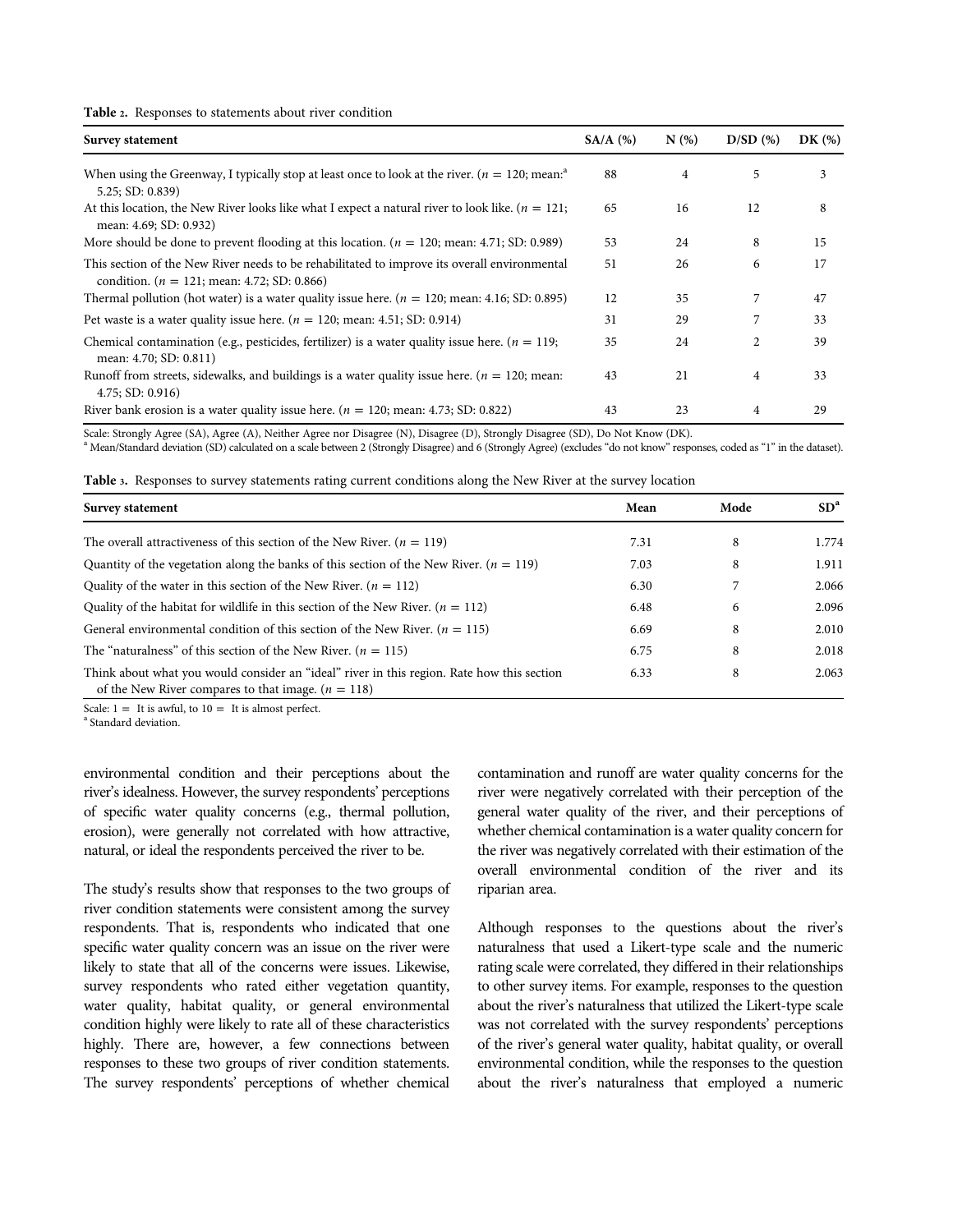| Survey variable                       | SD <sup>a</sup> |                   | 2                 | 3                 | 4                    | 5                 | 6              | 7                    | 8                    | 9                 | 10                   | 11              | 12                | 13                   | 14             | 15             |
|---------------------------------------|-----------------|-------------------|-------------------|-------------------|----------------------|-------------------|----------------|----------------------|----------------------|-------------------|----------------------|-----------------|-------------------|----------------------|----------------|----------------|
| 1. River looks natural                | 0.932           |                   |                   |                   |                      |                   |                |                      |                      |                   |                      |                 |                   |                      |                |                |
| 2. Rate river naturalness             | 2.018           | $0.25^{b}$        |                   |                   |                      |                   |                |                      |                      |                   |                      |                 |                   |                      |                |                |
| 3. Rate river attractiveness          | 1.774           | $0.28^{b}$        | 0.56 <sup>b</sup> |                   |                      |                   |                |                      |                      |                   |                      |                 |                   |                      |                |                |
| 4. Rater river "idealness"            | 2.063           | 0.11              | 0.69 <sup>b</sup> | $0.65^{\rm b}$    |                      |                   |                |                      |                      |                   |                      |                 |                   |                      |                |                |
| 5. Thermal pollution is an issue      | 0.895           | 0.19 <sup>c</sup> | $-0.01$           | 0.04              | 0.06                 |                   |                |                      |                      |                   |                      |                 |                   |                      |                |                |
| 6. Pet waste is an issue              | 0.914           | 0.17              | $-0.01$           | $-0.02$           | 0.05                 | 0.51 <sup>b</sup> |                |                      |                      |                   |                      |                 |                   |                      |                |                |
| 7. Chemical contamination is an issue | 0.811           | 0.02              | $-0.04$           | $-0.06$           | $-0.06$              | $0.66^{b}$        | $0.72^b$       |                      |                      |                   |                      |                 |                   |                      |                |                |
| 8. Runoff is an issue                 | 0.916           | 0.05              | $-0.02$           | $-0.04$           | $-0.12$              | $0.52^b$          | $0.60^{b}$     | $0.79^{b}$           |                      |                   |                      |                 |                   |                      |                |                |
| 9. Erosion is an issue                | 0.822           | 0.05              | 0.01              | $-0.09$           | $-0.01$              | $0.45^{\rm b}$    | $0.61^{b}$     | 0.61 <sup>b</sup>    | $0.65^{\rm b}$       |                   |                      |                 |                   |                      |                |                |
| 10. Rate vegetation quantity          | 1.911           | $0.22^{\circ}$    | $0.63^{b}$        | 0.70 <sup>b</sup> | $0.66^{b}$           | $-0.02$           | $-0.06$        | $-0.08$              | $-0.08$              | $-0.11$           |                      |                 |                   |                      |                |                |
| 11. Rate water quality                | 2.066           | 0.03              | $0.51^{\circ}$    | 0.60 <sup>b</sup> | $0.59^{b}$           | $-0.12$           | $-0.10$        | $-0.22$ <sup>c</sup> | $-0.22$ <sup>c</sup> | $-0.14$           | $0.61^{\rm b}$       |                 |                   |                      |                |                |
| 12. Rate habitat quality              | 2.096           | 0.04              | $0.68^{\rm b}$    | $0.58^{b}$        | $0.74^b$             | $-0.10$           | $-0.11$        | $-0.18$              | $-0.16$              | $-0.15$           | $0.62^b$             | $0.76^{b}$      |                   |                      |                |                |
| 13. Rate environmental condition      | 2.010           | 0.04              | $0.68^{\rm b}$    | $0.64^{\rm b}$    | $0.73^b$             | $-0.15$           | $-0.15$        | $-0.22$ <sup>c</sup> | $-0.16$              | $-0.11$           | $0.57^{\rm b}$       | $0.79^{\rm b}$  | 0.89 <sup>b</sup> |                      |                |                |
| 14. Flood protection needed           | 0.989           | 0.12              | $-0.17$           | $-0.18^{\circ}$   | $-0.15$              | $0.30^{b}$        | $0.37^{b}$     | $0.30^{b}$           | $0.35^{b}$           | 0.46 <sup>b</sup> | $-0.22$ <sup>c</sup> | $-0.26^{b}$     | $-0.32^{b}$       | $-0.29^{\rm b}$      |                |                |
| 15. Rehabilitation needed             | 0.866           | $-0.11$           | $-0.28^{b}$       | $-0.25^{\rm b}$   | $-0.27$ <sup>c</sup> | $0.39^{b}$        | $0.26^{b}$     | 0.31 <sup>b</sup>    | $0.29^{b}$           | $0.42^{b}$        | $-0.23^{\circ}$      | $-0.37^{\rm b}$ | $-0.43^b$         | $-0.40^{\circ}$      | $0.57^{\rm b}$ |                |
| 16. Frequency of visits to site       | 1.08            | 0.03              | 0.04              | $-0.15$           | $-0.10$              | 0.18              | $0.22^{\circ}$ | $0.25^{\rm b}$       | 0.28 <sup>b</sup>    | $0.32^{b}$        | $-0.12$              | $-0.15$         | $-0.18$           | $-0.22$ <sup>c</sup> | $0.23^{\circ}$ | $0.22^{\circ}$ |

<span id="page-6-0"></span>Table 4. Correlations among survey variables

<sup>a</sup>Standard deviation.

**b**Correlation significant at 0.01 level (2-tailed).

Correlation significant at 0.05 level (2-tailed).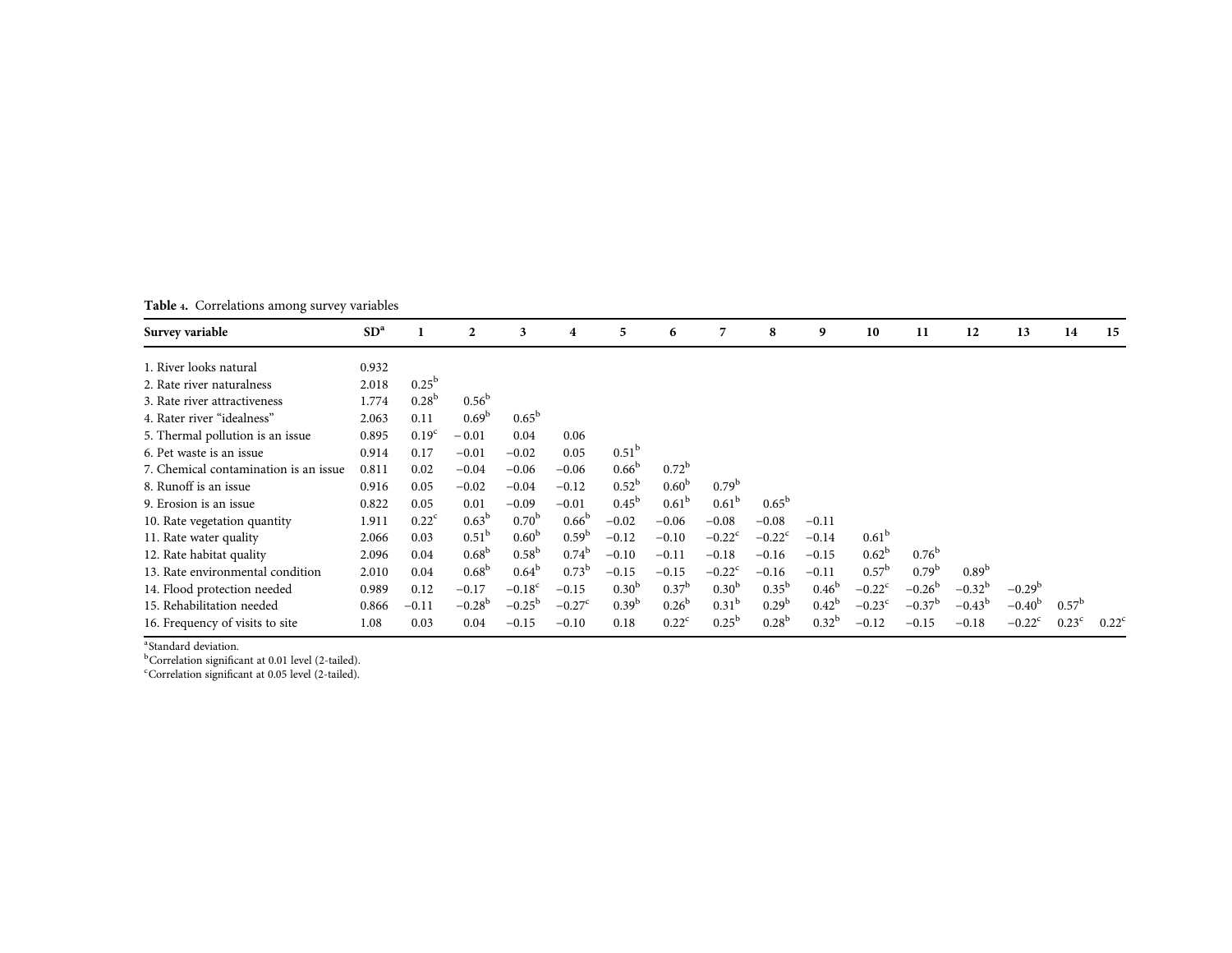rating scale were strongly correlated with the respondents' perceptions of all of these river features.

The frequency of the survey respondents' visits to the greenway trail was not correlated with their ratings of the river's attractiveness, naturalness, idealness, or overall environmental condition. Visit frequency did correlate positively with survey respondents' perceptions of pet waste, chemical contamination, runoff, and erosion as potential water quality issues. It also correlated negatively with respondents' perceptions of the river's overall environmental condition.

#### Perceived Need for Management

As [Table](#page-5-0) 2 shows, a majority of the survey respondents agreed that there needs to be more flood control on the river and that the river needs to be rehabilitated. There was a strong correlation between survey respondents who agreed that both management options are necessary, and respondent frequency of greenway use was positively correlated with the respondent's perceived need for both flood control and rehabilitation for the river.

There were no significant correlations among survey respondents' perceptions of the river's naturalness or idealness and a perceived need for flood protection. There was a correlation between the respondents' perceived attractiveness of the river and a perceived need for flood control. A perceived need for flood control and rehabilitation for the river were positively correlated with survey responses about all of the specific water quality issues and negatively correlated with the respondents' ratings of the river's riparian vegetation quantity, water and habitat quality, and overall environmental condition. How attractive, natural, and ideal the respondents rated the river were all negatively correlated with a perceived need for rehabilitation.

### Discussion

The survey respondents' perceptions of the river's habitat quality and general quality were well aligned with the actual physical and biological data available from the study site, which show that the river is in excellent condition. More than one third of the respondents, however, Strongly Agreed or Agreed with the survey statements that the specific water quality issues of pet waste, chemical contamination, runoff, and erosion create problems at this site, and almost a quarter of the respondents selected neutral responses for those statements. When asked about thermal pollution, one third of the survey respondents were neutral and almost half said they did not know if this was a concern for the river. The varied relationship between the available monitoring data and the respondents' subjective judgments of the river's quality suggests several possibilities. Some respondents appeared to be distinguishing between general concepts like water or habitat quality and very specific potential water quality issues like chemical contamination or erosion. Furthermore, simply providing a specific water quality issue on the survey may prompt some respondents to link that specific issue with an assumption that there is an actual problem at the site. Survey respondents may also have been drawing on an information base that is broader than just their personal observations of the river. For example, they may have learned in school or from the media that these specific issues can pose water quality problems. The high number of "do not know" responses to the survey questions about the specific water quality issues does suggest that respondents were honestly self-appraising their knowledge about specific water quality conditions on this river. The consistent logic in the survey responses, i.e., respondents who rated the river's conditions more highly were less likely to say that the river needed flood control or rehabilitation, provides further support for the validity of the survey results.

Despite the survey respondents' overall positive perception of the general conditions of the river and their high level of uncertainty about the river's specific water quality conditions, about half of the respondents agreed that the river needs to be rehabilitated and more should be done to prevent the river from flooding. There are undoubtedly multiple contributing factors at work in these results, including what people have seen and experienced at the study site. Several large flooding events in recent years have inundated the greenway trail. The survey respondents use the trail often and therefore have probably seen the impacts to the trail after high water events. As noted in the results section of this article, more frequent visitors to the greenway trail were significantly more likely to say that flood protection on the river is needed.

Among the specific water quality conditions included in the survey, erosion had the strongest correlation with an expressed need for management interventions for the river. One explanation for this result is that, unlike thermal pollution or chemical contamination, erosion is highly visible. This may contribute to the negative correlation between perceptions of the river's attractiveness and a perceived need for flood control. The survey respondents may recognize or even have previously observed that flooding can exacerbate erosion, and, therefore, they may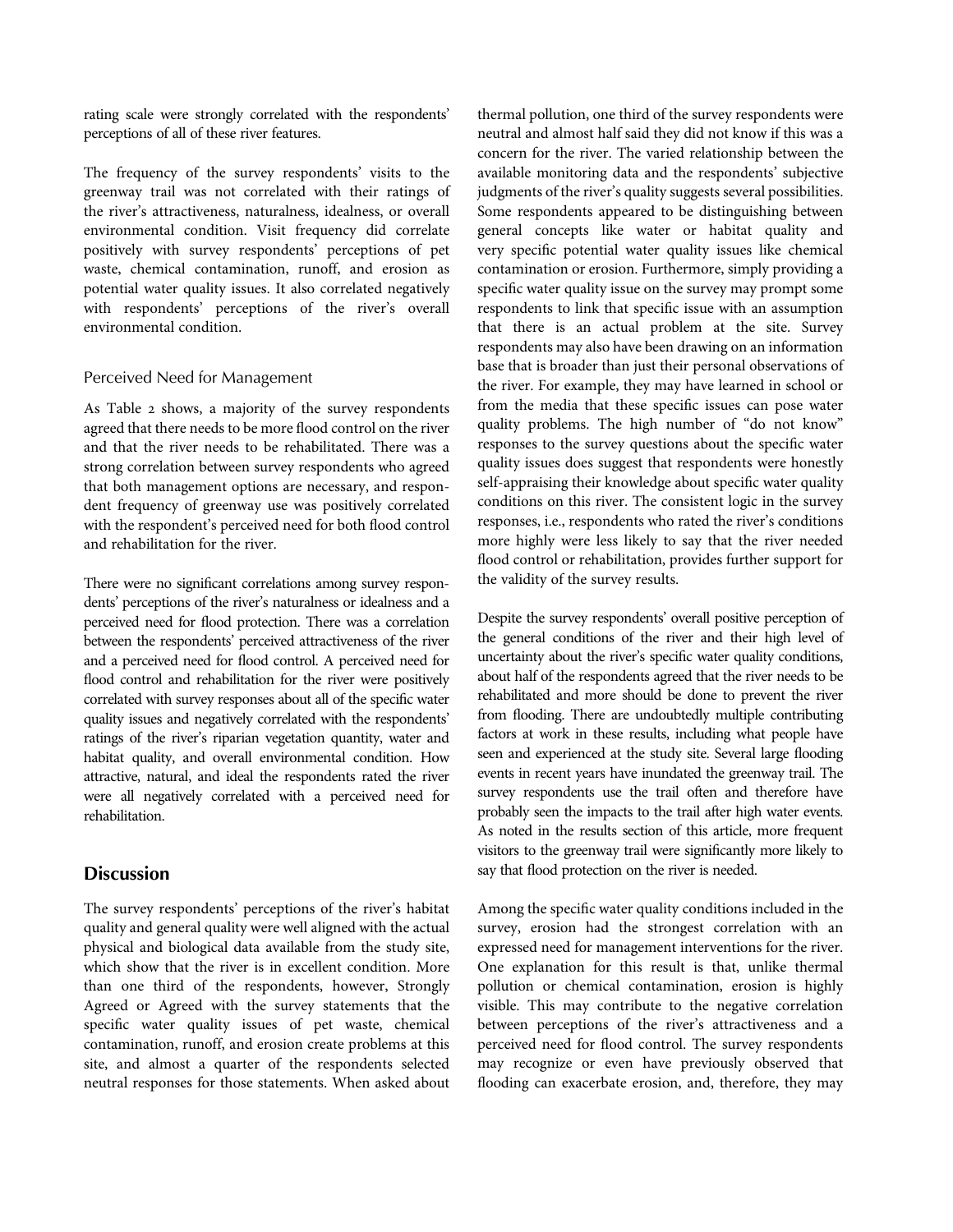<span id="page-8-0"></span>see a need for flood protection to safeguard not only the built environment, but also the river itself. The order of the survey's questions may have also played a role here, because respondents were asked first about flood protection and then about rehabilitation, potentially reinforcing a perceived link between these activities. Additionally, other studies conducted in this watershed, including at the study site, have noted that decision makers invoke erosion as a problem requiring restoration in the watershed (Cockerill and Anderson, 2014; Swinson, [2014](#page-9-0)).

Previous studies have suggested that individuals' proximity to and familiarity with a waterway are relevant to their perceptions about that waterway (Brody, Highfield, and Alston, 2004; Lewis and Popp, [2013](#page-9-0); Silvano et al., [2005](#page-9-0)). In this study, frequency of use of the greenway trail did not influence the survey respondents' general perceptions of the river's attractiveness, naturalness, or idealness, or their ratings of the general attributes of riparian vegetation quantity and water or habitat quality. Frequency of visits to the greenway trail did, however, positively correlate with the respondents' perceptions about specific water quality issues and was negatively correlated with their perceptions of the overall environmental condition of the river. These results suggest that the survey respondents' familiarity with a high-quality river is not correlated with knowledge of what constitutes a high-quality river.

This survey also confirmed previous studies that showed that how attractive a river is correlates with how natural the river is perceived to be (Junker and Buchecker, [2008](#page-9-0); Nassauer, [1992](#page-9-0)). This study further linked the perceived idealness of a river with perceptions of its naturalness and attractiveness. The study results showed that how attractive, natural, and ideal the survey respondents rated the river also strongly correlated with their ratings of the river's overall environmental condition, indicating that these traits are all linked in the public mind. However, the difference in the respondents' ratings of the river's naturalness at the two survey collection sites suggests that the built environment is linked to the respondents' overall perceptions of the river. At the parking lot survey location (Site 1), the visible built environment includes the lot itself, a picnic pavilion, athletic fields, the greenway trail, a street, and several large buildings. At the more central greenway trail survey location (Site 2), the trail, a covered bridge, a split-rail fence, and athletic fields are visible. Hence, the magnitude of the built environment's presence may have influenced the respondents' perceptions that Site 1 is less natural than Site 2. Because the respondents' perceptions of the attractiveness, general environmental condition, or the idealness of the river did not differ based on where they were administered the survey (i.e., Site 1 or Site 2), the concept of "natural" appears to be a

quality that the public contrasts with the visible built environment in a way that they do not do with the other descriptors. Of course, there may be other variables at work in these results, and, therefore, these results warrant more detailed assessment to examine the relationships between specific terms describing river conditions and the specific characteristics of the locations used when assessing public perceptions of those river conditions.

#### Conclusion

Returning to the rationale for this study, which was to better understand public perceptions of a high-quality river, the results highlight the complexity inherent in public perceptions about high-quality rivers and the relationships between those perceptions and potential management efforts for such rivers. Although the survey respondents' perceptions that general water and habitat quality on the New River are good do align with actual monitoring data collected from the river, these perceptions are coupled with respondents' uncertainty about whether specific water quality issues are impacting the river and with respondents' calls to more intensely manage the river. As noted in the introduction of this article, this disconnect between actual river conditions and a perceived need to manage the river have implications for attempts to ensure that the river remains in good condition. Indeed, since this public perception study was completed, a restoration project based on decision makers' perceptions of the river's degradation was implemented at the study site. Because the ecological conditions on this river were quite high already, the implemented restoration efforts could potentially decrease the overall quality of the river environment, at least in the short term (Tullos et al., [2009](#page-9-0)), and likely re-enforces erroneous public perceptions about what a high-quality river looks like (Cockerill and Anderson, 2014). Assessing these hypothesized impacts is fodder for future work.

#### References

Appalachian State University (ASU). 2015. About Appalachian State University. Available at<http://www.appstate.edu/about>.

Brody, S.D., W. Highfield, and L. Alston. 2004. Does Location Matter?: Measuring Environmental Perceptions of Creeks in Two San Antonio Watersheds. Environment and Behavior 36(2):229–250.

Chin, A., M.D. Daniels, M.A. Urban, H. Piégay, K.J. Gregory, W. Bigler, A.Z. Butt, J.L. Grable, S.V. Gregory, M. Lafrenz, L.R. Laurencio, and E. Wohl. 2008. Perceptions of Wood in Rivers and Challenges for Stream Restoration in the United States. Environmental Management 41(6):893–903.

Cockerill, K., and W.P. Anderson Jr. 2014. Creating False Images: Stream Restoration in an Urban Setting. Journal of the American Water Resources Association 50(2):468–482.